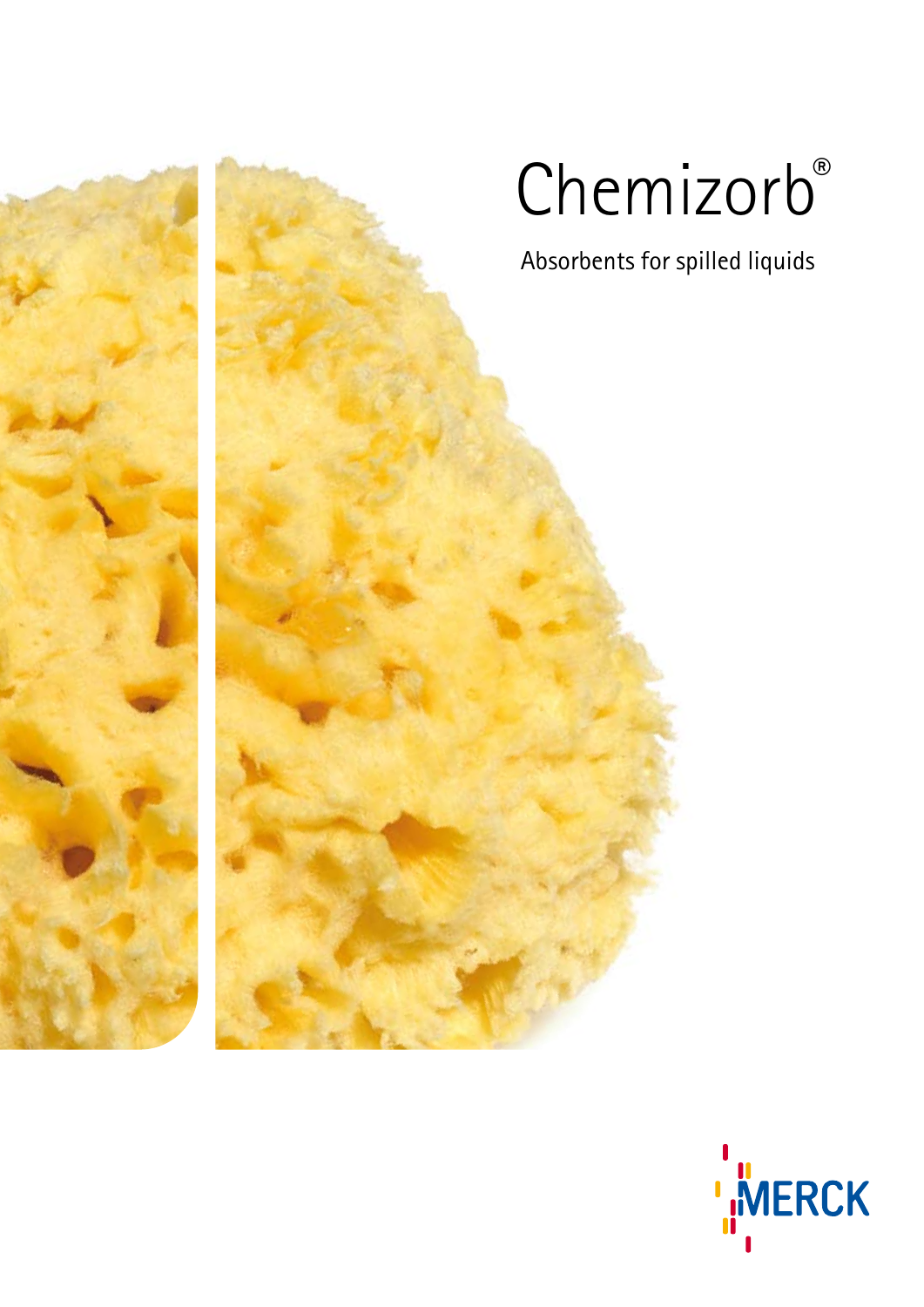

**Mishaps and accidents happen. With Chemizorb®, however, you can remove spilled aggressive or other unpleasant liquids quickly and safely. Chemizorb® consists of porous mineral or synthetic copolymers that are chemically inert and, depending on the type, are capable of taking up 100 to 400 percent of their own weight in liquid material.**

**Merck now offers you specific absorbent materials for each problem:** ■ **the »allrounders«, Chemizorb®** powder and granules,

- **the »specialists«, Chemizorb® Alkalis, Acid, Hydrofluoric Acid, and also**
- **the »all-in-one« Chemizorb® Mercury set.**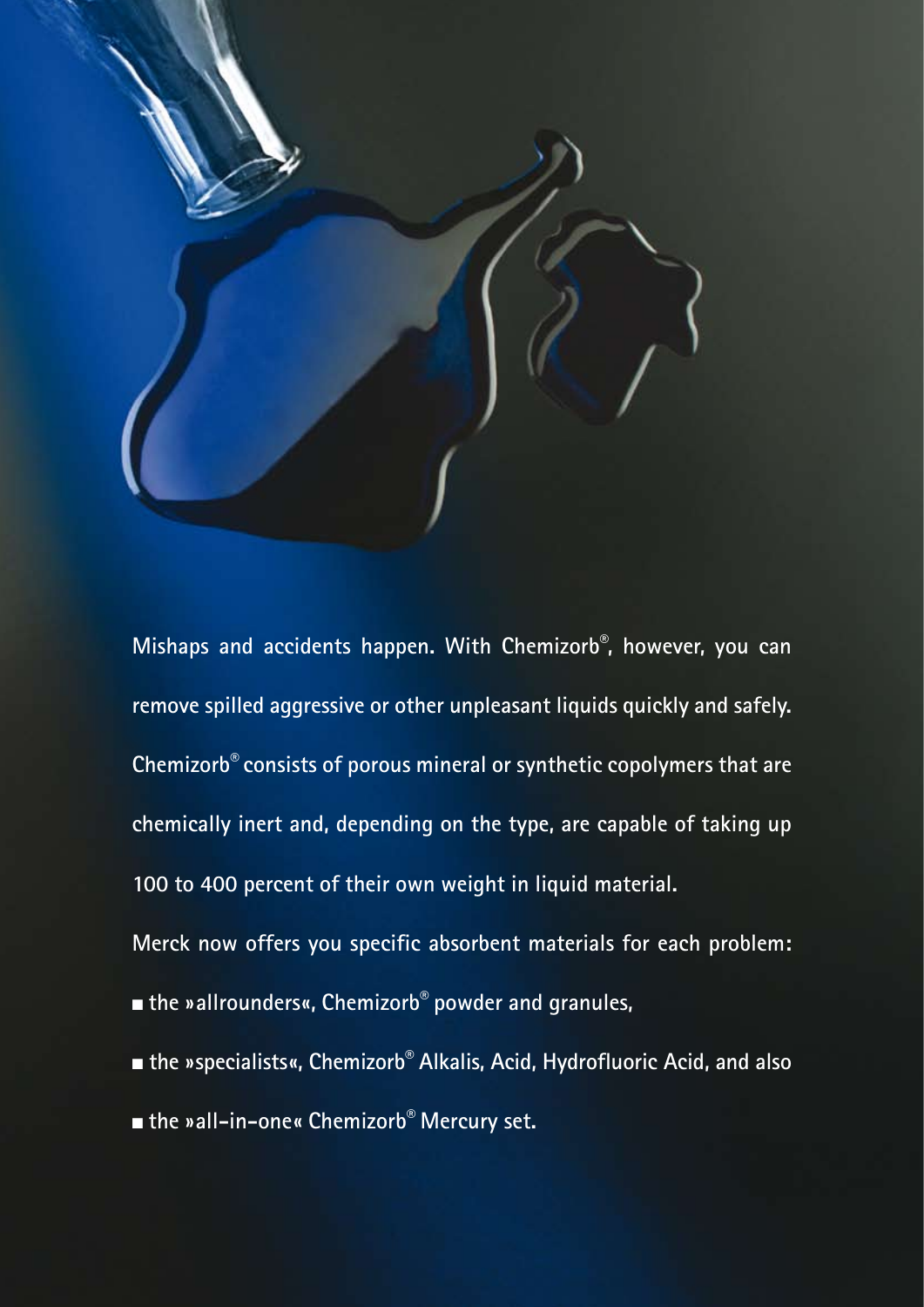## **Handling**

All Chemizorb<sup>®</sup> products are handled in much the same way:

- Spilled liquids are covered with a sufficient amount of absorbent and, wherever necessary, mixed using a spatula, spoon, or small shovel.
- Wait until the neutralization and absorption processes are complete.
- After the absorbent has been collected, the contaminated surface is cleaned thoroughly with plenty of water.

A specific set of instructions for use is given on the label of each respective product package.

## **Disposal**

The contaminated material – Chemizorb® and absorbed chemicals – is collected in a polyethylene bag and forwarded for disposal in accordance with the company regulations and national guidelines for the hazardous products in question.



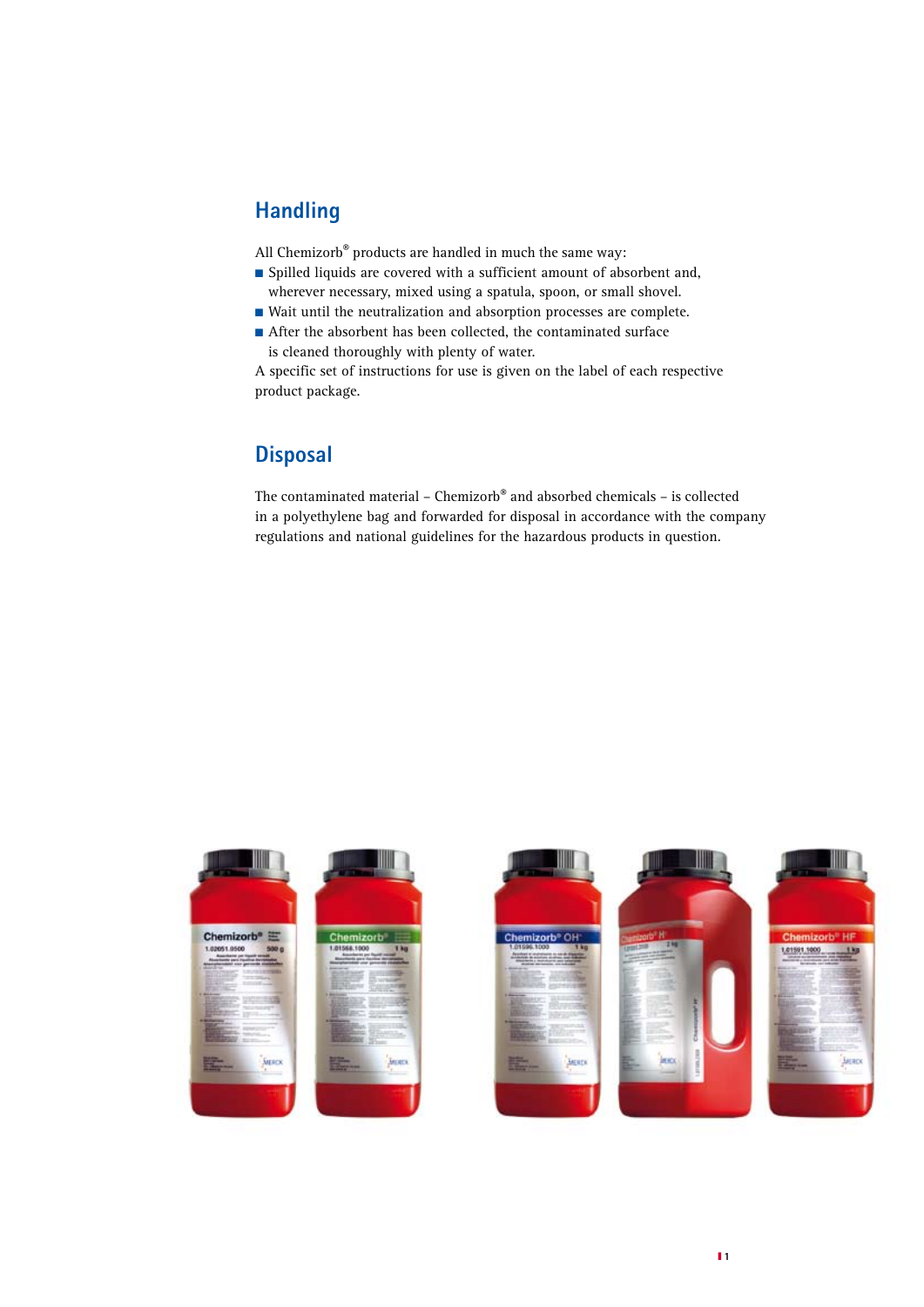# **The »allrounders«**

### **Chemizorb® powder**



| Chemizorb <sup>®</sup> powder |          |           |              |
|-------------------------------|----------|-----------|--------------|
| <b>Product designation</b>    | Quantity | Packaging | Order No.    |
| Chemizorb® powder             | 500q     | Bottle    | 1.02051.0500 |
|                               | 25 kg    | Carton    | 1.02051.9025 |

## **Chemizorb® granules**

Chemizorb® granules are insoluble in water and in all other media that are liquid at room temperature. The granules possess a slightly lower absorbance capacity than the powder: due to its rough granular form, it can absorb only up to 100 percent of its own weight; on the other hand, however, it is much easier to dose. The granule form is used in all those places where it is not suitable to use the powder form, for example in draughty rooms or outside. Just like the powder, the granules are suited for absorbing alkalis, acids, or also heating-bath liquids.

| <b>Chemizorb<sup>®</sup></b> granules |          |               |              |
|---------------------------------------|----------|---------------|--------------|
| <b>Product designation</b>            | Quantity | Packaging     | Order No.    |
| Chemizorb <sup>®</sup> granules       | 1 ka     | <b>Bottle</b> | 1.01568.1000 |
|                                       | 5 kg     | <b>Bucket</b> | 1.01568.5000 |
|                                       | 20 kg    | Paper sack    | 1.01568.9020 |
|                                       | 20 kg    | PE drum       | 1.01568.9021 |





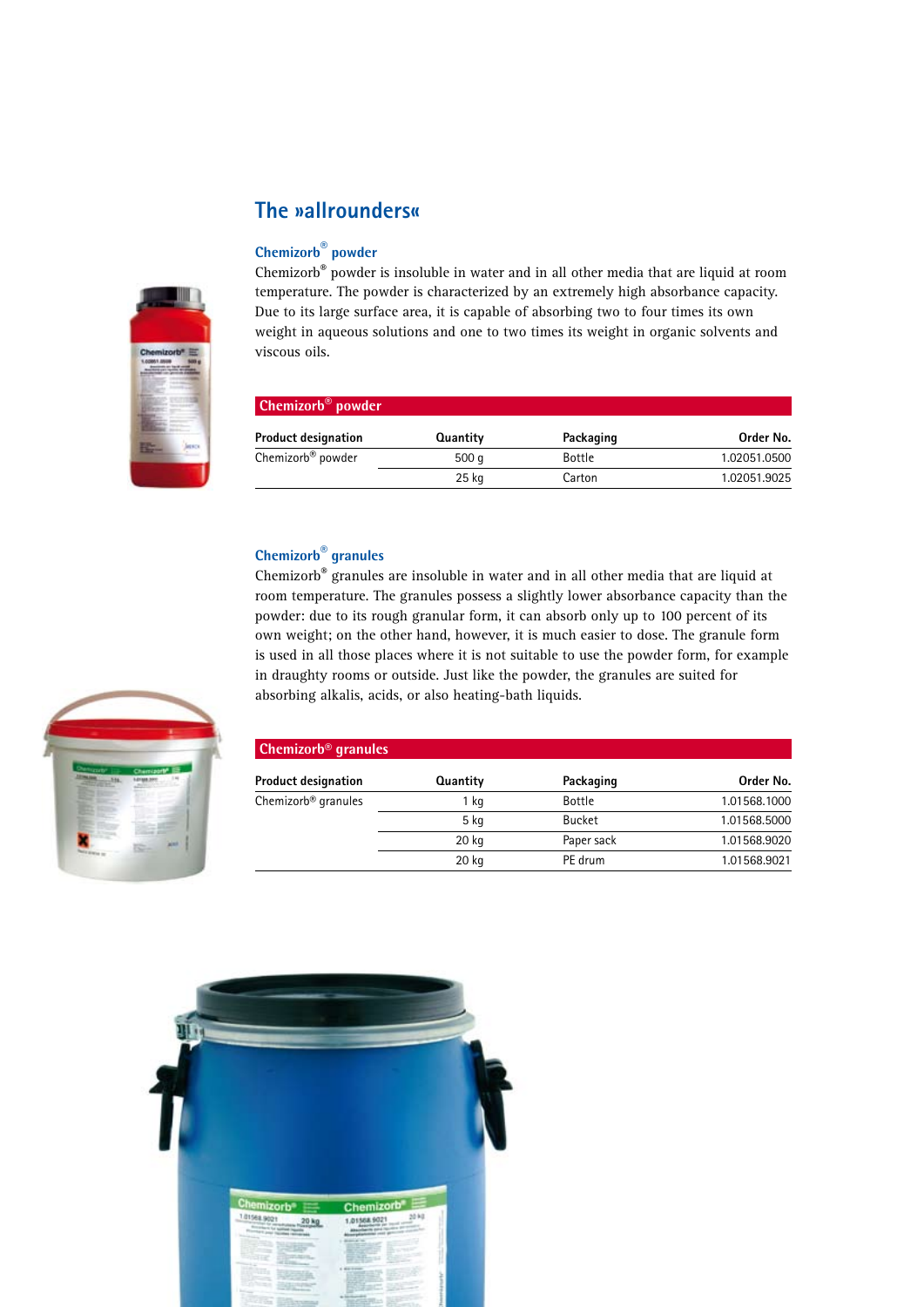## **The »specialists«**

The absorbents for alkalis, acids, and hydrofluoric acid contain, in addition to the carrier material itself, also water-soluble neutralizers and pH indicators. The admixed pH indicators make it possible to keep track of the process of neutralization of the spilled acid or alkalis. It should be borne in mind that the neutralization reaction may involve the generation of heat and gas.

#### **Chemizorb® Alkalis**

Chemizorb® Alkalis is a powder mixture that consists of a mineral copolymer as the absorbent, an acidic salt as the neutralizer, and a pH indicator. Upon contact with the alkalis the absorbent first turns blue in colour. After neutralization is complete, the blue colour becomes paler. About 100 to 120 g of Chemizorb<sup>®</sup>  $OH^-$  is required to to absorb and neutralize 100 ml of alkalis.

#### **Chemizorb® OH–**

| <b>Product designation</b>             | Quantity | Packaging | Order No.    |
|----------------------------------------|----------|-----------|--------------|
| Chemizorb <sup>®</sup> OH <sup>-</sup> | kq       | Bottle    | 1.01596.1000 |



#### **Chemizorb® Acid**

Chemizorb® Acid is a granulate mixture that consists of a mineral copolymer as the absorbent, an alkaline neutralizer, and a pH indicator.

The neutralization process results in the release of  $CO<sub>2</sub>$ . When the acid has been neutralized, the colour of the indicator changes from red to orange/yellow. About 350 to 400 g of Chemizorb®  $H^+$  is required to to absorb and neutralize 100 ml of acid.

| Chemizorb <sup>®</sup> $H^+$          |                  |               |              |
|---------------------------------------|------------------|---------------|--------------|
| <b>Product designation</b>            | Quantity         | Packaging     | Order No.    |
| Chemizorb <sup>®</sup> H <sup>+</sup> | 2 kg             | <b>Bottle</b> | 1.01595.2000 |
|                                       | 10 <sub>kq</sub> | <b>Bucket</b> | 1.01595.9010 |

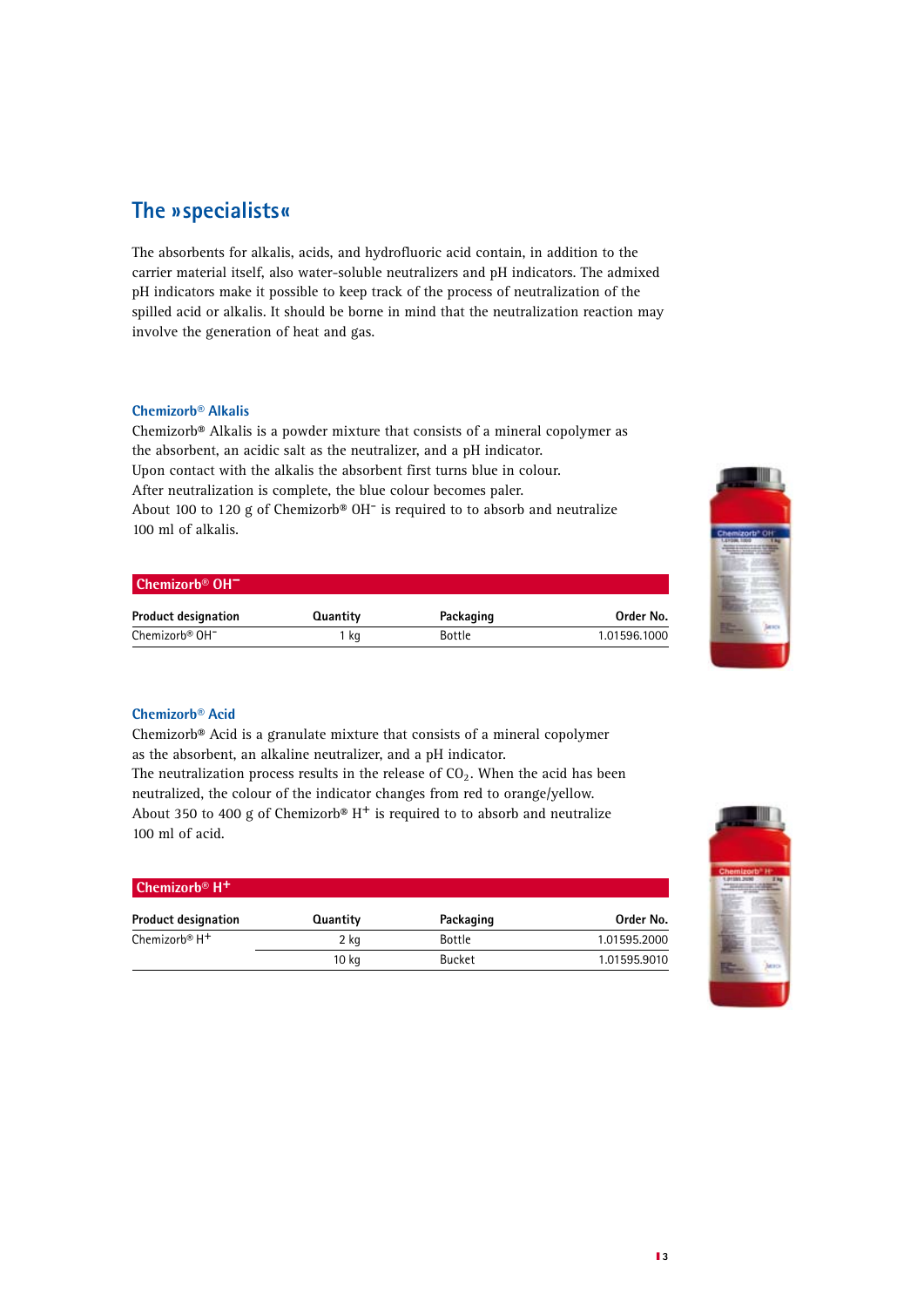#### **Chemizorb® Hydrofluoric Acid**

Chemizorb® Hydrofluoric Acid is a powder mixture consisting of a synthetic copolymer as the absorbent, calcium salt as a neutralizer and precipitant, and a pH indicator.

The neutralization process results in the release of  $CO<sub>2</sub>$ . When the hydrofluoric acid has been neutralized, the colour of the indicator changes from red to orange/ yellow.

About 150 g of Chemizorb® HF is required to absorb and neutralize 100 ml of hydrofluoric acid.

| Chemizorb® HF              |          |               |              |
|----------------------------|----------|---------------|--------------|
| <b>Product designation</b> | Quantity | Packaging     | Order No.    |
| Chemizorb® HF              | 1 ka     | <b>Bottle</b> | 1.01591.1000 |

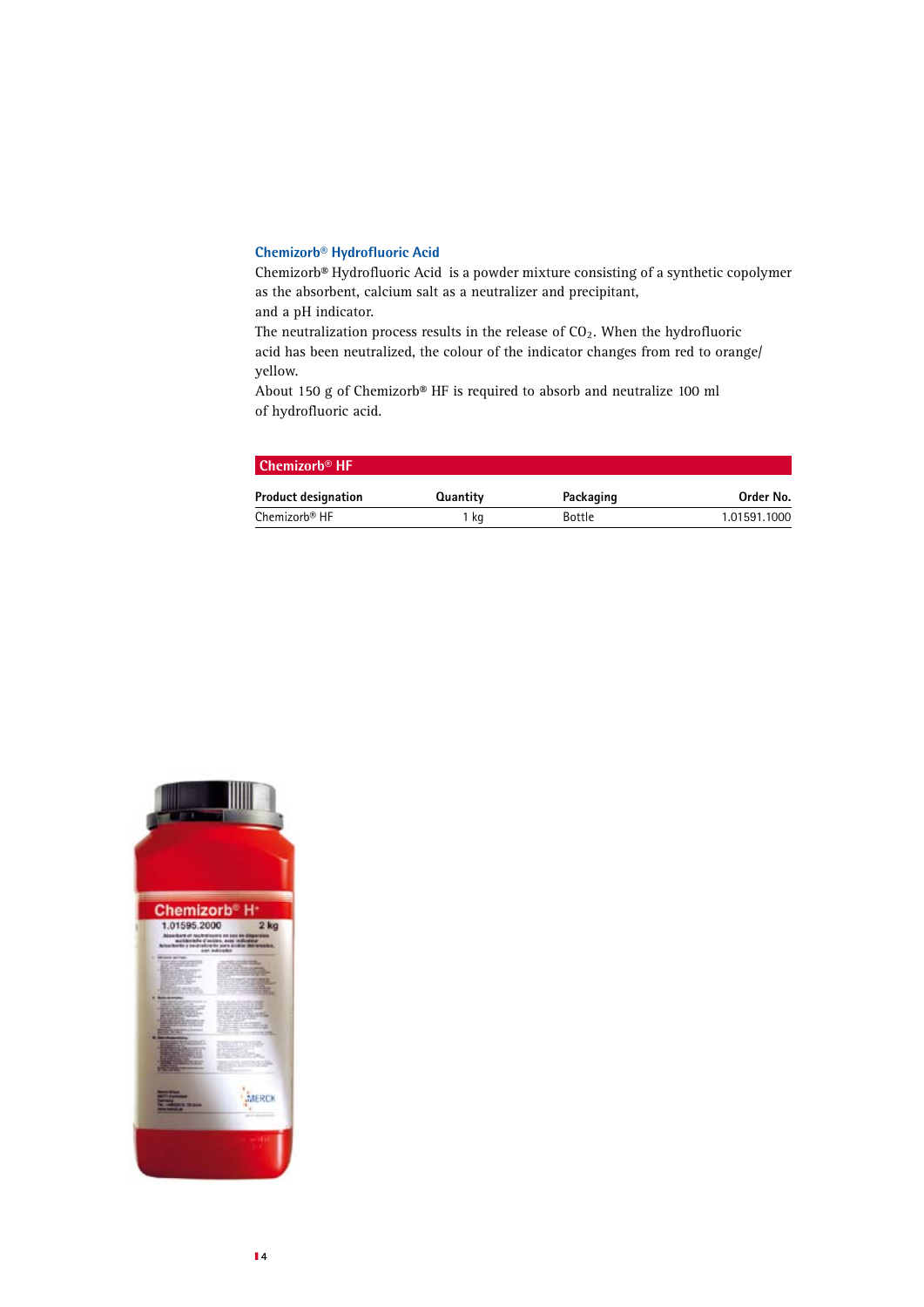## **The »all-in-one« set for mercury**

#### **Chemizorb® Mercury**

Chemizorb® Mercury is an all-inclusive set of reagents and auxiliaries for the safe and complete removal of drops of mercury and of traces of elementary mercury. The reagents included in the set are sufficient for the safe and simple decontamination of an area of roughly one square meter.

#### **Mode of use**

- Any droplets of mercury are first suctioned off using the pipette.
- The contents of the pipette are then emptied into the mercury bottle.
- Any remaining mercury is then strewed with a layer of reagent 1.
- $\blacksquare$  The covered area is then sprayed with reagent 2.
- After a reaction time of 15 to 30 minutes the mercury-containing absorbent is removed from the surface and put into a small tub using a small shovel and a spatula.
- Any remaining material can subsequently be simply cleaned away with a wipe.
- Afterwards all tools and working materials are stored safely in the large can.
- The mercury-containing waste material must be disposed of as special waste in accordance with the official regulations.

| Chemizorb <sup>®</sup> Hq                     |                                                                                                                                       |              |
|-----------------------------------------------|---------------------------------------------------------------------------------------------------------------------------------------|--------------|
| <b>Product designation</b>                    | Contents                                                                                                                              | Order No.    |
| Chemizorb <sup>®</sup> Hq                     | 1 set consisting of<br>500 g of reagent 1,<br>100 ml of reagent 2.<br>one small tub,<br>one large disposal can,<br>protective gloves, | 1.12576.0001 |
| Chemizorb <sup>®</sup> Hq reagent refill pack | 500 g reagent 1,<br>100 ml reagent 2                                                                                                  | 1.01569.0001 |